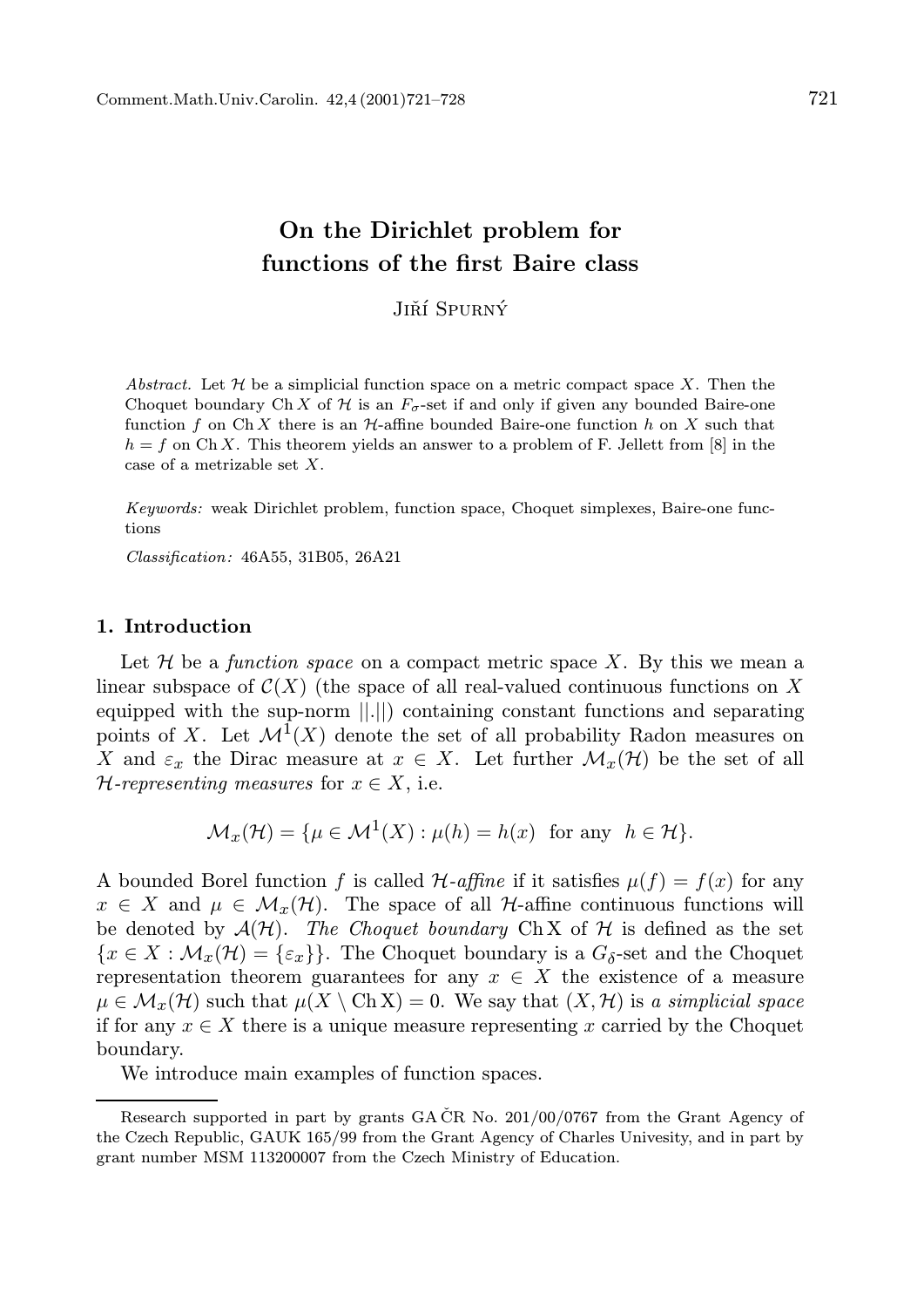Examples. 1. Continuous functions. Let X be a metric compact space. For  $\mathcal{H} = \mathcal{C}(X)$  we have Ch X = X and  $\mathcal{C}(X)$  is a simplicial space because there are no H-representing measures except Dirac measures.

2. Affine functions. Let X be a metrizable convex compact subset of a Hausdorff locally convex space E and H the linear space  $\mathcal{A}(X)$  of all continuous affine functions on  $X$ . In this case the Choquet boundary Ch X coincides with the set ext X of all extreme points of X. Then  $(X, \mathcal{A}(X))$  is a simplicial space if and only if  $X$  is a Choquet simplex (for a definition of a Choquet simplex see e.g. [1] or  $[7]$ ).

3. Harmonic functions. Let  $\Omega$  be a bounded open subset of a Euclidean space  $\mathbb{R}^n$ , X the closure  $\overline{\Omega}$  of  $\Omega$  and H the linear space  $H(\Omega)$  of all continuous functions on  $Ω$  which are harmonic on  $Ω$ . We will study this example more deeply in Section 3.

A well-known theorem (cf. [11]) in the case of affine functions on a Choquet simplex  $X$  asserts that Ch X is closed if and only if any continuous function  $f$  on Ch X can be extended to an affine continuous function  $h$  on X. A similar result can be obtained for general function spaces. This paper answers the question (in the case of a metrizable space X) asked by F. Jellett in  $[8]$ . He posed a problem whether a similar assertion can be proved for  $F_{\sigma}$ -sets and functions of the first Baire class. In the sequel we prove a theorem which says that for a simplicial space  $(X, \mathcal{H})$ , the Choquet boundary is an  $F_{\sigma}$ -set if and only if any bounded function of the first Baire class on  $Ch X$  can be extended to a bounded  $H$ -affine function h of the first Baire class on X.

#### 2. Results

Let X be a metric space. We write  $B^b(X)$  for the space of all bounded realvalued Borel functions on X. Let f be a real-valued function on X. Then the function f is of the first Baire class or a Baire-one function (written  $f \in B_1(X)$ ) if f is a pointwise limit of a sequence  $\{f_n\}$  of continuous functions on X. Let us denote the set of all bounded functions of the first Baire class on X by  $B_1^b(X)$ . Due to  $[10,$  Theorem 2.12, a function f is of the first Baire class on a compact metric space  $X$  if and only if for every nonempty closed set  $F$  and every couple  $a < b$ , the sets  $\{x \in F : f(x) < a\}$  and  $\{x \in F : f(x) > b\}$  are not simultaneously dense in  $F$  (the  $[D-P]$  condition). A set  $B$  is called ambivalent if it is both an  $F_{\sigma}$  and  $G_{\delta}$ -set, or equivalently, if the characteristic function  $\chi_B$  of the set B is in  $B_1(X)$ . Due to the  $[D-P]$  condition, a subset B of a metric compact space is ambivalent if and only if for every nonempty closed set F, the sets  $F \cap B$  and  $F \setminus B$  are not simultaneously dense in F (the [A] condition).

A metric space  $X$  is said to be a *Baire space* if and only if the intersection of each countable family of dense open sets in X is dense. A set  $A \subset X$  is residual if its complement  $X \setminus A$  is a set of the first category, i.e.  $X \setminus A = \bigcup_{n=1}^{\infty} A_n$  where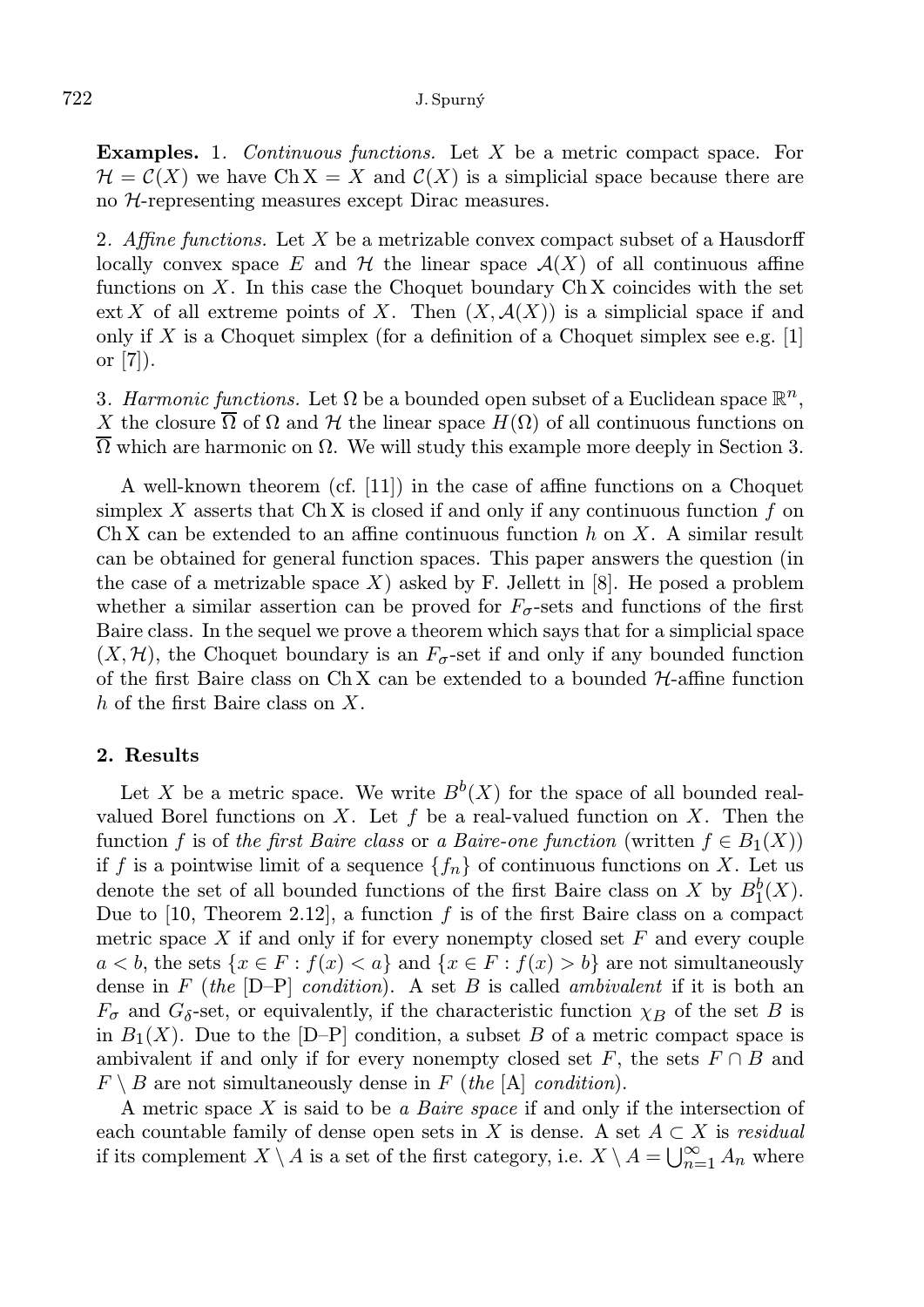$A_n$  is a nowhere dense subset of X for every integer n. We will employ the fact that a  $G_{\delta}$ -subspace F of a complete metric space X is a Baire space. Note also that a residual subset of a Baire space is dense. A suitable reference for details on Baire spaces is [6].

For a set B in a metric space X let us denote by  $\text{der}(B)$  the set of all accumulation points of B.

**Theorem.** Let  $(X, \mathcal{H})$  be a simplicial space. Then the following assertions are equivalent:

- (i) Ch X is an  $F_{\sigma}$ -set,
- (ii) given  $f \in B_1^b(\mathbb{C} \mathbf{h} \mathbf{X})$  there exists an  $\mathcal{H}$ -affine function  $h \in B_1^b(X)$  such that  $h = f$  on  $\overrightarrow{Ch} X$ .

In what follows we assume that  $(X, \mathcal{H})$  is a simplicial space. Let us denote by  $\mu_x$ the unique probability measure on  $X$  representing a point  $x$  supported by  $Ch X$ . We will consider the operator  $T: B^b(X) \to B^b(X)$  defined by  $Tf(x) = \int_X f \ d\mu_x$ We will consider the operator  $T: D^{\infty}(X) \to D^{\infty}(X)$  defined by  $T f(x) = \int_X f u \mu_x$ <br>for  $f \in B^b(X)$ . According to [11, Proposition 9.10], T maps  $C(X)$  into  $B_1^b(X)$ . Thus T maps a bounded Borel function f on X onto a bounded Borel function  $Tf$ . Let us notice that  $T f(x) = f(x)$  for  $x \in Ch X$ .

Let B be a Borel set, Ch  $X \subset B \subset X$  (in particular  $B = Ch X$ ). Given a bounded Borel function g on B, define  $Tg$  as  $Tf$ , where a bounded Borel function f on X is defined by  $f = g$  on B and  $f = 0$  elsewhere. Since any measure  $\mu_x$  is carried by the Choquet boundary we see that  $Tg(x) = Tf(x) = \mu_x(f) = \mu_x(g)$ for every point  $x \in X$ .

## **Lemma 1.** Let  $f \in B^b(X)$ . Then  $Tf$  is an  $H$ -affine function on X.

PROOF: Given  $y \in X$  and  $\lambda \in \mathcal{M}_y(\mathcal{H})$ , define a linear functional  $\mu$  on  $\mathcal{C}(X)$ by the formula  $\mu(g) = \int_X Tg \ d\lambda$ ,  $g \in \mathcal{C}(X)$ . Then  $\mu$  is obviously a probability measure representing the point  $y$ . The equality

$$
\mu(\text{Ch X}) = \int_X \mu_x(\text{Ch X}) \ d\lambda = \int_X 1 \ d\lambda = 1
$$

now implies that  $\mu$  is supported by Ch X. Therefore  $\mu = \mu_y$  because  $(X, \mathcal{H})$  is a simplicial space. Thus we obtain

$$
\lambda(Tf) = \int_X \mu_x(f) \, d\lambda = \mu(f) = \mu_y(f) = Tf(y)
$$

and the proof is complete.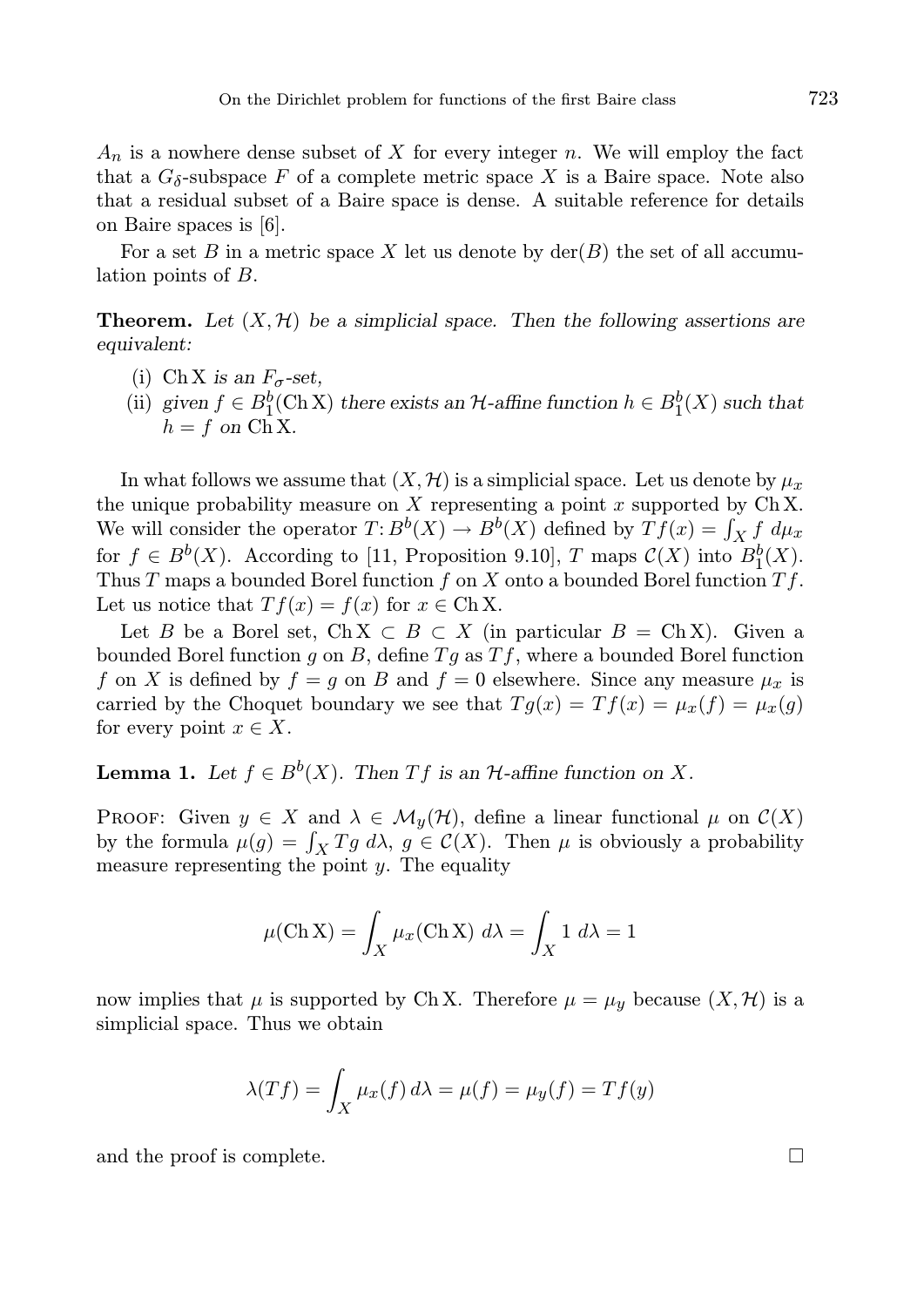**Lemma 2.** Suppose that  $f \in B^b(\mathbb{C} \cap \mathbb{X})$  and  $F \in B^b(X)$  is an H-affine function such that  $F = f$  on Ch X. Then  $F = Tf$ .

PROOF: Pick  $y \in X$ . Since F is H-affine, we have

$$
F(y) = \int_{\text{Ch } X} F(x) \, d\mu_y(x) = \int_{\text{Ch } X} f(x) \, d\mu_y(x) = Tf(y).
$$

**Lemma 3.** Let Ch X be an  $F_{\sigma}$ -set and  $f \in B_1^b(\text{Ch } X)$ . Then T f is an  $\mathcal{H}$ -affine function of the first Baire class.

PROOF: Due to the assumption we write Ch  $X = \bigcup_{n=1}^{\infty} F_n$  where  $F_n$  are compact sets such that  $F_1 \subset F_2 \subset \cdots \subset \text{Ch } X$ . Let  $\{f_n\}_{n=1}^{\infty}$  be a sequence of continuous functions on Ch X converging pointwise to f. We may assume that  $||f||$ ,  $||f_n||$  are bounded by a positive number  $M$ . Since  $(X, \mathcal{H})$  is a simplicial space, according to [3, Corollary 3.6], there exist  $\mathcal{H}\text{-affine continuous functions }h_n$  on X such that  $h_n = f_n$  on Ch X and  $||h_n|| = ||f_n||$ .

The proof will be completed by showing that  $h_n(x) \to Tf(x)$  for all  $x \in X$ . For fixed  $x \in X$  and  $\varepsilon$  positive choose an integer  $n_0$  such that  $\int_X |f - f_n| \, d\mu_x < \varepsilon$ and  $\mu_x(F_n) > 1 - \varepsilon$  for all  $n \geq n_0$ . For such n we have

$$
|Tf(x) - h_n(x)| = \left| \int_X (f - h_n) d\mu_x \right|
$$
  
\n
$$
\leq \int_X |f - f_n| d\mu_x + \int_X |f_n - h_n| d\mu_x
$$
  
\n
$$
\leq \varepsilon + \int_{\text{Ch } X \setminus F_{n_0}} 2M d\mu_x \leq \varepsilon (1 + 2M),
$$

which proves the lemma.  $\Box$ 

We start the main part of the proof of the Theorem with the following lemma.

**Lemma 4.** Let F be a metric compact space and G be a subset of F such that  $\overline{G} = F = \overline{F \setminus G}$ . Let  $K \subset G$  be a closed subset of F. Then K is nowhere dense in G.

**PROOF:** Since K is a closed set in  $F$ , it is a closed subset of G as well. Suppose that K is not nowhere dense in G. Find a nonempty open set  $U \subset F$  such that  $U \cap G \neq \emptyset$  and  $U \cap G \subset K$ . Since  $F \setminus G$  is dense in F, we may find a point  $x \in U \cap (F \setminus G)$ . Due to density of G in F, there is a sequence  $\{x_n\}$  of points of G such that  $x = \lim_{n \to \infty} x_n$ . Since  $x \in U$  and U is open in F, we may assume that  $x_n \in U \cap G$  for each integer n. Since  $U \cap G \subset K$  and K is a closed set,  $x \in K \subset G$ . This contradiction concludes the proof.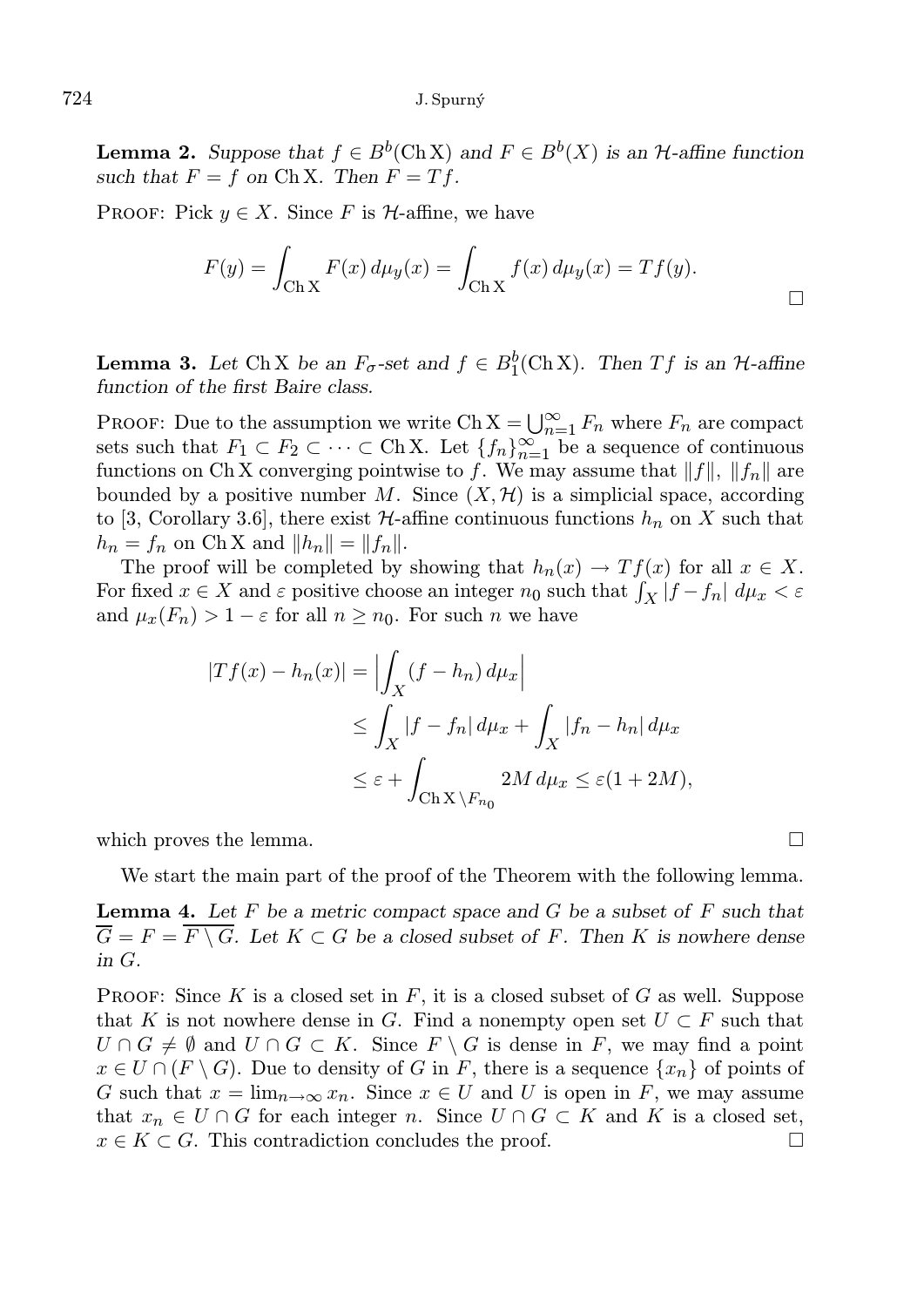**Lemma 5.** If Ch X is not an  $F_{\sigma}$ -set, then there exists a function  $f \in B_1^b(X)$ such that  $Tf \notin B_1^b(X)$ .

PROOF: Suppose that the Choquet boundary Ch X of  $H$  is not an  $F_{\sigma}$ -set. Thus it is not an ambivalent set and according to condition [A] we can find a nonempty closed set F satisfying  $F = \overline{F \cap ChX} = \overline{F \setminus ChX}$ . Let B denote the set  $\{x \in$  $F \setminus \text{Ch } X : \mu_x(F) \ge \frac{1}{2}$ . Suppose that B is not dense in F. Then there exists an open set  $U \subset X$  satisfying  $U \cap F \neq \emptyset$  and  $U \cap F \cap B = \emptyset$ . The function  $f = \chi_F$ is of the first Baire class. Since

$$
Tf(x)
$$
 $\begin{cases} =1 \quad \text{for } x \in F \cap \text{ChX} \cap U, \\ \leq \frac{1}{2} \quad \text{for } x \in (F \setminus \text{ChX}) \cap U, \end{cases}$ 

we see that Tf is not in  $B_1^b(X)$  due to condition [D–P] applied to the set  $\overline{U \cap F}$ . Thus we may suppose that  $B$  is dense in  $F$ .

Choose a countable set  $S_1 \subset B$  dense in  $B$ ,  $S_1 = \{x_n\}_{n=1}^{\infty}$ . Denote  $\mu_n = \mu_{x_n}$ . Fix an integer  $n$ . Since

$$
\mu_n(F) \ge \frac{1}{2}
$$
 and  $\mu_n(F \setminus \text{Ch } X) = 0$ ,

inner reqularity of Radon measures allows us to find a compact subset  $K_n$  of X such that  $K_n \subset F \cap \text{Ch } X$  and  $\mu_n(K_n) \geq \frac{1}{4}$ .

Set  $Y = F \cap ChX$  and  $K = \bigcup_{n=1}^{\infty} K_n$ . Due to Lemma 4 the set K is a countable union of closed nowhere dense subsets of  $Y$ . Hence  $K$  is of the first Baire category in Y. Since Y is a  $G_{\delta}$ -subset of a compact metric space, it is a Baire space. Since the set  $Y \setminus K$  is residual in Y, it is dense in Y. Due to density of Y in F we obtain that  $Y \setminus K$  is dense in F. Find a countable set  $S_2 \subset Y \setminus K$ such that  $S_2$  is dense in F.

Thus we have two countable sets  $S_1$ ,  $S_2$  such that

$$
S_1 \subset F \setminus Ch X,
$$
  

$$
S_2 \subset F \cap (Ch X \setminus K),
$$

and both of them are dense in F. Let us denote  $F_0 = \{x_1\}$ . We will construct by induction nonempty sets  ${F_n}_{n=1}^{\infty}$  and nonempty open sets  ${V_n}_{n=1}^{\infty}$ ,  ${U_n}_{n=1}^{\infty}$ such that for every integer  $n$ 

(i)  $\bigcup_{k=0}^{n} F_k$  is closed, (ii)  $\bigcup_{k=0}^{n} F_k \subset \bigcap_{k=1}^{n} U_k$ , (iii)  $K_n \subset V_n$ , (iv)  $U_n \cap V_n = \emptyset$ , (v) der( $F_n$ ) ∩  $S_1 = F_{n-1}$  and der( $F_n$ ) ∩  $S_2 = F_{n-1}$ , (vi)  $F_n \subset S_1 \cup S_2$ .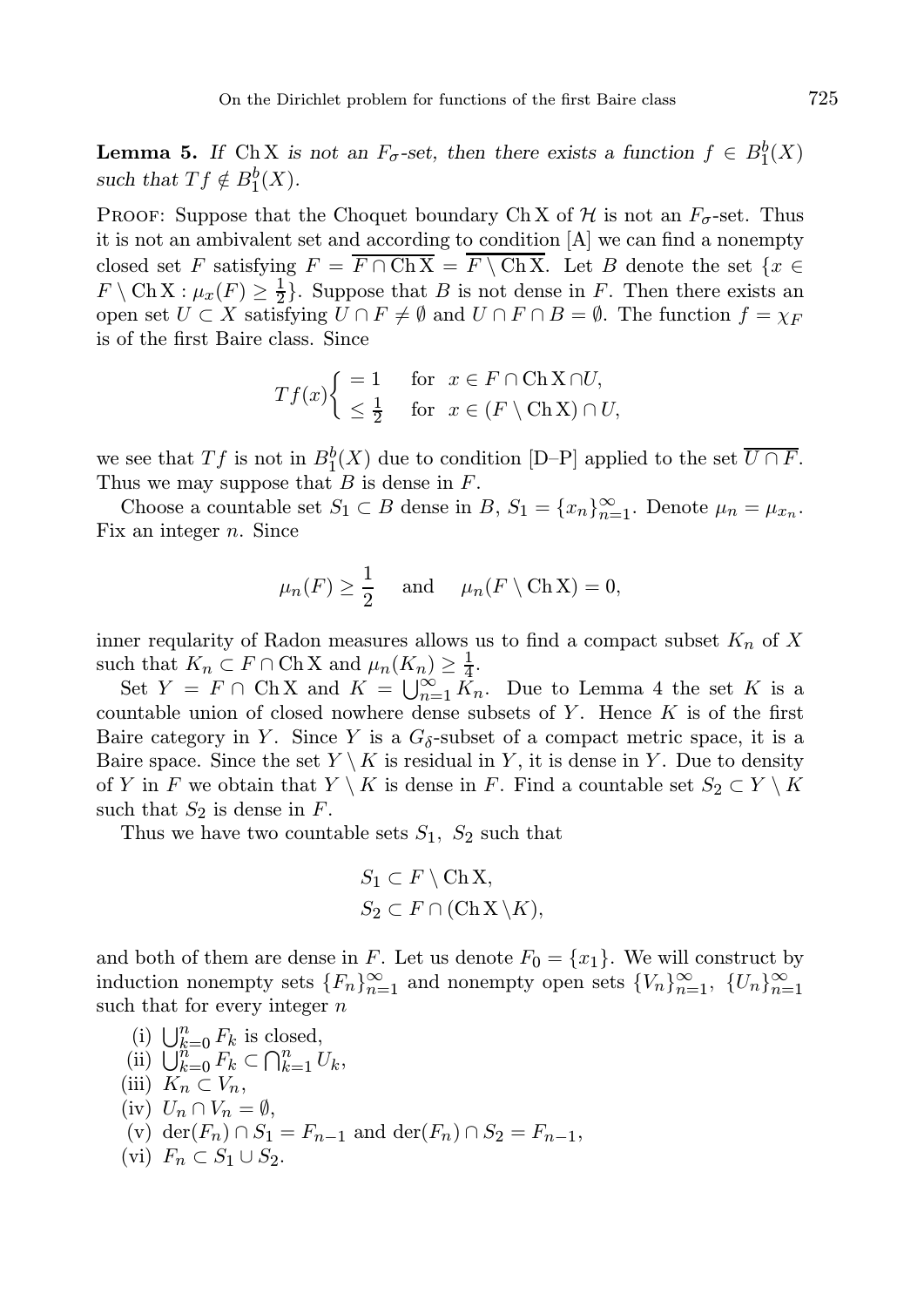First, let us find disjoint open sets  $U_1$ ,  $V_1$  such that  $x_1 \in U_1$  and  $K_1 \subset V_1$ . Since  $S_1$  and  $S_2$  are dense in F, there exists a set  $F_1 \subset S_1 \cup S_2$  with  $F_1 \subset U_1$ ,  $\text{der}(F_1 \cap S_1) = \{x_1\}$  and  $\text{der}(F_1 \cap S_2) = \{x_1\}$ . Then all the required conditions are clearly satisfied.

Suppose that  $F_j$ ,  $V_j$ ,  $U_j$  with desired properties have been constructed for  $j \leq n$ . Since  $S_1 \cup S_2$  is disjoint from K, condition (vi) implies that  $K_{n+1}$  is disjoint from  $\bigcup_{k=0}^{n} F_k$ . Find two disjoint open sets  $U_{n+1}$ ,  $V_{n+1}$  satisfying  $\bigcup_{k=0}^{n} F_k$  $U_{n+1}$  and  $K_{n+1} \subset V_{n+1}$ . Let us construct  $F_{n+1} \subset S_1 \cup S_2$  such that  $F_{n+1} \subset$  $\bigcap_{k=1}^{n+1} U_k$  and  $\text{der}(F_{n+1} \cap S_1) = F_n$ ,  $\text{der}(F_{n+1} \cap S_2) = F_n$ . Then all the required conditions are satisfied.

Put  $H = \bigcup_{n=0}^{\infty} F_n$ . Conditions (ii) and (iv) imply that  $H \cap \bigcup_{n=1}^{\infty} V_n = \emptyset$ . Thus the set  $\overline{H}$  is a closed set disjoint with K. Moreover, by (v) both sets  $H \cap S_1$ and  $H \cap S_2$  are dense in H. Thus  $H \cap S_1 = H = H \cap S_2$ . Set  $f = \chi_{\overline{H}}$ . Then f is a function of the first Baire class on X. If x is in  $H \cap S_1$  then

$$
\mu_n(\overline{H}) \leq \mu_n(X \setminus K) \leq \mu_n(X \setminus K_n) \leq \frac{3}{4},
$$

which implies

$$
Tf(x)\begin{cases} =1, & x \in H \cap S_2, \\ \leq \frac{3}{4}, & x \in H \cap S_1. \end{cases}
$$

By applying condition  $[D-P]$  to the set  $\overline{H}$ , we get that  $Tf$  is not a function of the first Baire class and the proof is complete.

PROOF OF THE THEOREM: The implication (i)⇒(ii) is a consequence of Lemma 1 and Lemma 3. For the converse, suppose that Ch X is not an  $F_{\sigma}$ -set. Due to Lemma 5 there exists a function  $f \in B_1^b(X)$  such that  $Tf$  is not in  $B_1^b(X)$ . Then  $g = f|_{\text{Ch }X}$  is clearly a Baire-one function on Ch X. If F is an H-affine Borel function equal to g on Ch X then Lemma 2 yields  $F = Tg = Tf$ . But  $Tf$  is not a function of the first Baire class and this proves the Theorem.

#### 3. An application in potential theory

Let  $\Omega$  be an open bounded subset of  $\mathbb{R}^n$  and let the function space  $\mathcal H$  consist of all functions continuous on  $\Omega$  harmonic on  $\Omega$ . For a real-valued function f defined on the boundary  $\partial\Omega$  we denote by Hf the PWB-solution of the Dirichlet problem on  $\Omega$  with the boundary condition f provided it exists. Given  $x \in \Omega$ , we have  $Hf(x) = \lambda_x(f)$  where  $\lambda_x$  is a harmonic measure representing the point x. In this case the Choquet boundary of H coincides with the set  $\partial_{reg}\Omega$  of all regular points of Ω. According to a deep result of J. Bliedtner and W. Hansen [4] the function space  $(\overline{\Omega}, \mathcal{H})$  is simplicial. Moreover,  $\mathcal{H} = \mathcal{A}(\mathcal{H})$  and for any  $x \in \Omega$ the measure  $\mu_x$  equals  $\lambda_x$ .

If we reformulate the general results into the language of potential theory we get the following assertions.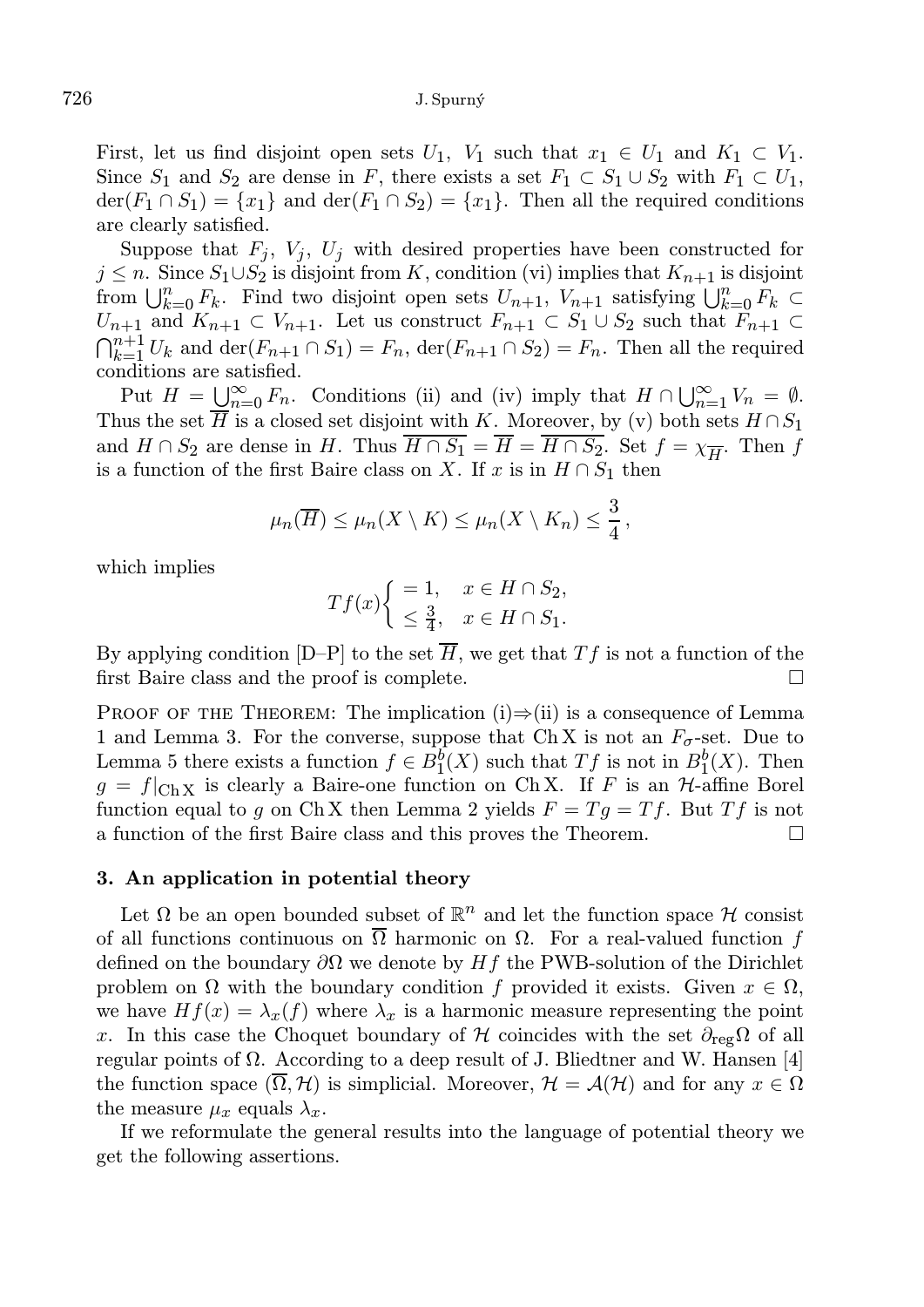**Proposition 1.** The set of regular points  $\partial_{reg}\Omega$  is closed if and only if for any continuous function f defined on  $\partial_{\text{reg}}\Omega$  there exists a function h continuous on  $\overline{\Omega}$ and harmonic on  $\Omega$  such that  $h = f$  on  $\partial_{\text{reg}}\Omega$ .

PROOF: Follows by [1, Theorem II.4.3].

**Proposition 2.** The set of all regular points  $\partial_{\text{reg}}\Omega$  is an  $F_{\sigma}$ -set if and only if for any bounded function f of the first Baire class defined on  $\partial_{\text{re}}\Omega$  there exists a bounded  $H(\Omega)$ -affine function h of the first Baire class on  $\overline{\Omega}$  such that  $h = f$  on  $\partial_{\text{reg}}\Omega$ .

PROOF: The proof is a direct consequence of the Theorem.

#### 4. Final remarks and open problems

1. It seems to be an open problem whether or not the Theorem is valid if we omit the condition of metrizability of the space  $X$ . If  $X$  is a compact Hausdorff space only then the Choquet boundary Ch X need not be a Borel set and the situation is much more complicated.

2. The first implication of the Theorem has been known since sixties. The proof can be found e.g. in [5] and [9].

3. Consider again the function space of Example 3 (harmonic functions). Following a definition of H. Bauer [2], the set  $\Omega$  is termed *semiregular* if the PWBsolution H f can be continuously extended to the closure  $\Omega$  of  $\Omega$  for any continuous function f on  $\partial\Omega$ . Proposition 1 tells us that  $\Omega$  is semiregular if and only if the set  $\partial_{reg}\Omega$  is closed.

4. Let X be a compact convex subset of a locally convex space  $E$ . If X is a Choquet simplex and the set of all extreme point  $ext X$  is closed we call X a Bauer simplex. Alfsen [1] is a suitable reference for further details on Bauer simplexes.

Acknowledgment. The author wishes to express his thanks to Prof. J. Lukes for drawing his attention to [8], many helpful comments and encouragements. He would also like to extend his thanks to the referee without whose critical comments this improved version would not have been possible.

#### **REFERENCES**

- [1] Alfsen E.M., Compact convex sets and boundary integrals, Springer-Verlag, New York-Heidelberg, 1971.
- [2] Bauer H., Axiomatische behandlung des Dirichletschen problems fur elliptische und parabolische differentialgleichungen, Math. Ann. 146 (1962), 1–59.
- [3] Boboc N., Cornea A., Convex cones of lower semicontinuous functions on compact spaces, Rev. Roum. Math. Pures. App. 12 (1967), 471–525.
- [4] Bliedtner J., Hansen W., Simplicial cones in potential theory, Invent. Math. (2) 29 (1975), 83–110.